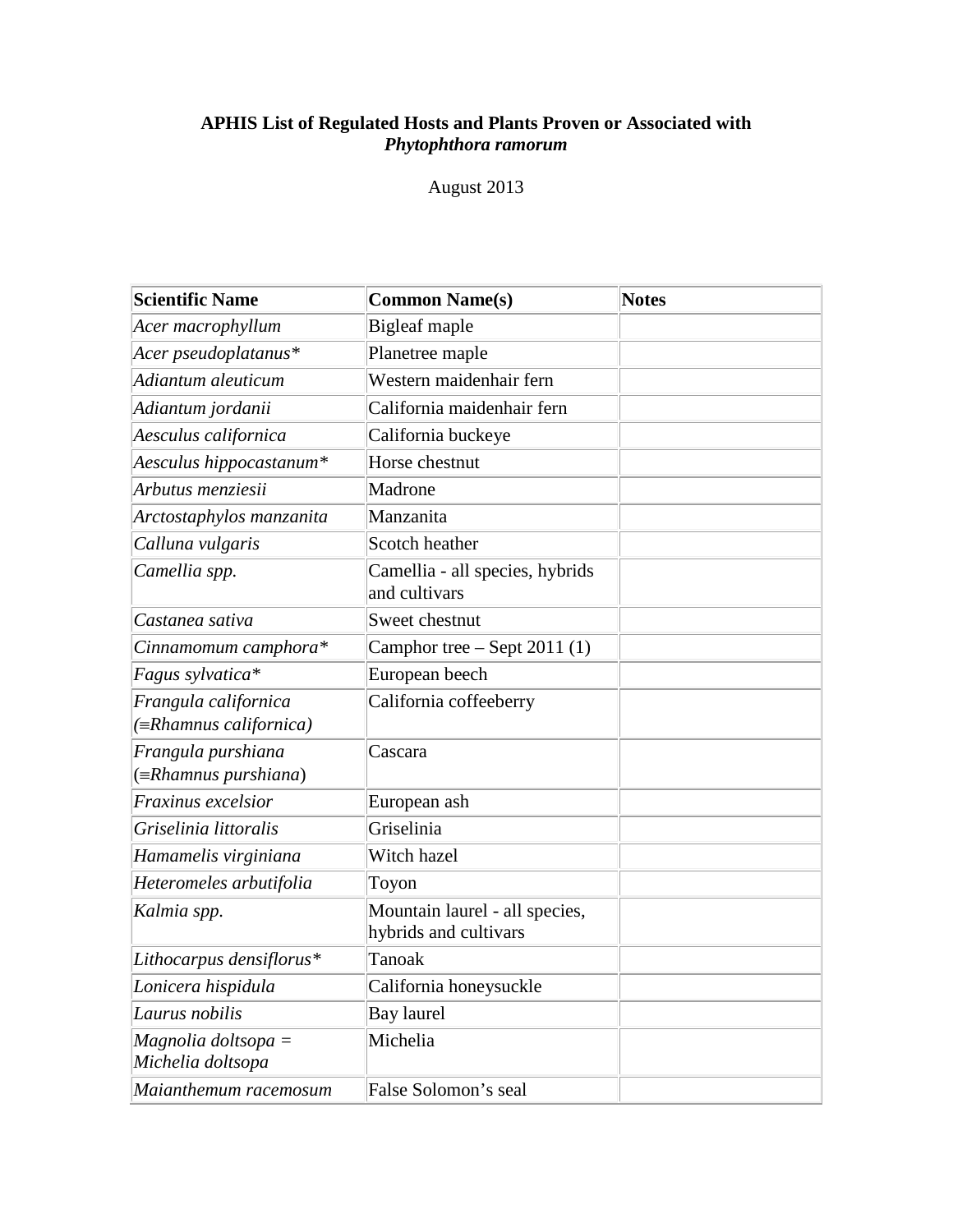| <b>Scientific Name</b>                     | <b>Common Name(s)</b>                                                      | <b>Notes</b>                                                                              |
|--------------------------------------------|----------------------------------------------------------------------------|-------------------------------------------------------------------------------------------|
| $(\equiv Smilacina racemosa)$              |                                                                            |                                                                                           |
| Parrotia persica                           | Persian ironwood                                                           |                                                                                           |
| Photinia fraseri                           | Red tip photinia                                                           |                                                                                           |
| Pieris spp.                                | Andromeda, Pieris - all species,<br>hybrids and cultivars                  |                                                                                           |
| Pseudotsuga menziesii var.<br>menziesii    | Douglas fir                                                                | Also includes all other<br>varieties and cultivars of<br>nursery grown $P$ .<br>menziesii |
| Quercus agrifolia*                         | Coast live oak                                                             |                                                                                           |
| Quercus cerris*                            | European turkey oak                                                        |                                                                                           |
| Quercus chrysolepis $*$                    | Canyon live oak                                                            |                                                                                           |
| Quercus falcata*                           | Southern red oak                                                           |                                                                                           |
| Quercus ilex                               | Holm oak                                                                   |                                                                                           |
| Quercus kelloggii*                         | California black oak                                                       |                                                                                           |
| Quercus parvula var. shrevei* Shreve's oak |                                                                            | Also includes all other<br>varieties and cultivars of<br>nursery grown Q. parvula         |
| Rhododendron spp.                          | Rhododendron (including<br>azalea) - all species, hybrids and<br>cultivars |                                                                                           |
| Rosa gymnocarpa                            | Wood rose                                                                  |                                                                                           |
| Salix caprea                               | Goat willow                                                                |                                                                                           |
| Sequoia sempervirens                       | Coast redwood                                                              |                                                                                           |
| Syringa vulgaris                           | Lilac                                                                      |                                                                                           |
| Taxus baccata                              | European yew                                                               |                                                                                           |
| Trientalis latifolia                       | Western starflower                                                         |                                                                                           |
| Umbellularia californica                   | California bay laurel,<br>pepperwood, Oregon myrtle                        |                                                                                           |
| Vaccinium ovatum                           | Evergreen huckleberry                                                      |                                                                                           |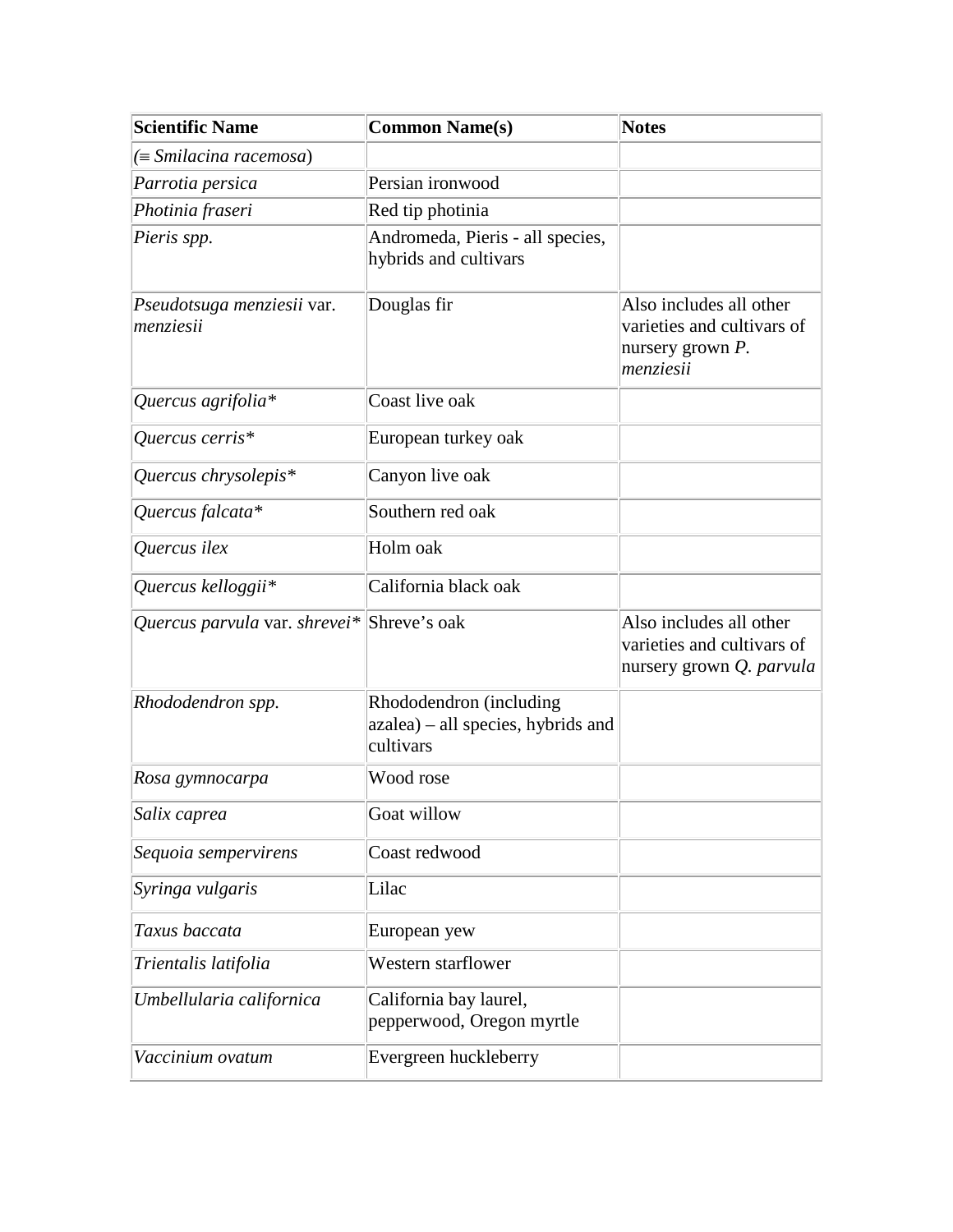| <b>Scientific Name</b> | Common Name(s)                                            | <b>Notes</b> |
|------------------------|-----------------------------------------------------------|--------------|
| $[Viburnum$ spp.       | $\forall$ iburnum – all species, hybrids<br>and cultivars |              |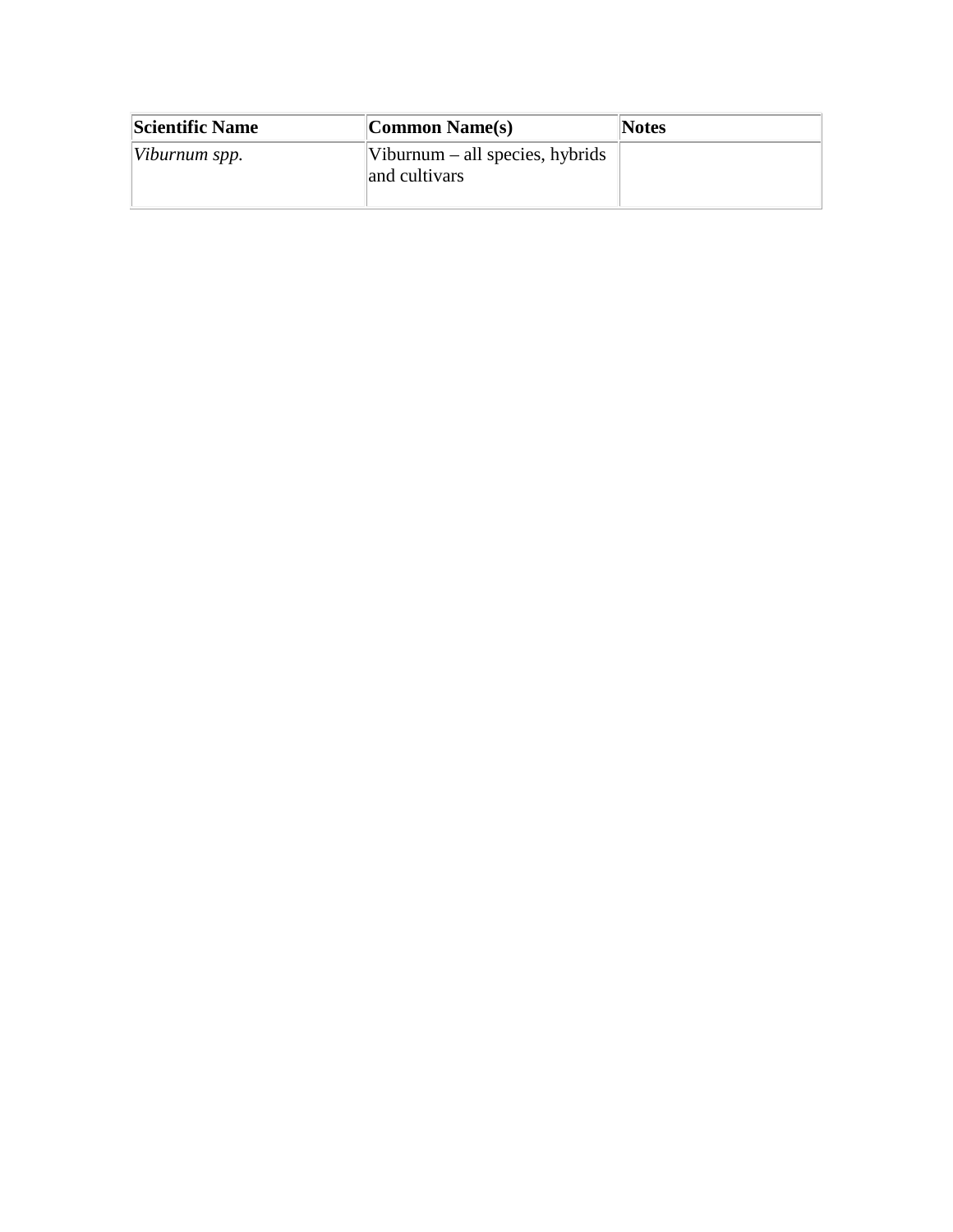# **Plants Associated with** *Phytophthora ramorum*

| <b>Scientific Name</b>                         | <b>Common Name, Date &amp;</b><br><b>Source of Report</b> | <b>Notes</b> |
|------------------------------------------------|-----------------------------------------------------------|--------------|
| Abies concolor                                 | White fir – Oct 05 $(1)$                                  |              |
| Abies grandis                                  | Grand fir – June 03 $(1)$                                 |              |
| Abies magnifica                                | Red fir $-$ Jan 06 (7)                                    |              |
| Acer circinatum                                | Vine maple – Feb $06(5)$                                  |              |
| Acer davidii                                   | Striped bark maple $-$ Jan 06 (9)                         |              |
| Acer laevigatum                                | Evergreen Maple – Aug $05(3)$                             |              |
| Arbutus unedo                                  | Strawberry tree $-$ Dec 02 (7)                            |              |
| Arctostaphylos columbiana                      | Manzanita – Feb 06 $(5)$                                  |              |
| Arctostaphylos uva-ursi                        | Kinnikinnick, bearberry - Jan<br>07(10)                   |              |
| Ardisia japonica                               | Ardisia – Jan 06 $(9)$                                    |              |
| Berberis diversifolia<br>$=Mahonia$ aquifolium | Oregon grape $-$ Aug 07 (9)                               |              |
| Calycanthus occidentalis                       | Spicebush – May 05 $(5)$                                  |              |
| Castanopsis orthacantha                        | Castanopsis - Aug 06 (3)                                  |              |
| Ceanothus thyrsiflorus                         | Blueblossom – April 06 $(5)$                              |              |
| Cercis chinensis                               | Chinese redbud $-$ April 08 (9)                           |              |
| Choisya ternate                                | Mexican orange $-$ Jan 09 (3)                             |              |
| Clintonia andrewsiana                          | Andrew's clintonia bead lily -<br>May 04 (5)              |              |
| Cornus kousa                                   | Kousa dogwood Sept 08 (9)                                 |              |
| Cornus kousa x Cornus<br>capitata              | Cornus Norman Haddon - Aug<br>06(3)                       |              |
| Corylopsis spicata                             | Spike witch hazel $-$ Nov 07 (9)                          |              |
| Corylus cornuta                                | California hazelnut – Dec 02 (5)                          |              |
| Daphniphyllum glaucescens                      | Feb $09(9)$                                               |              |
| Distylium myricoides                           | Myrtle-leafed Distylium - Jul<br>06(9)                    |              |
| Drimys winteri                                 | Winter's bark $-$ July 04 (3)                             |              |
| Dryopteris arguta                              | California wood fern - May 04<br>(5)                      |              |
| Eucalyptus haemastoma                          | Scribbly $gum - Aug 06 (3)$                               |              |
| Euonymus kiautschovicus                        | Spreading euonymus-Jan 06 (9)                             |              |

(These are regulated only as nursery stock)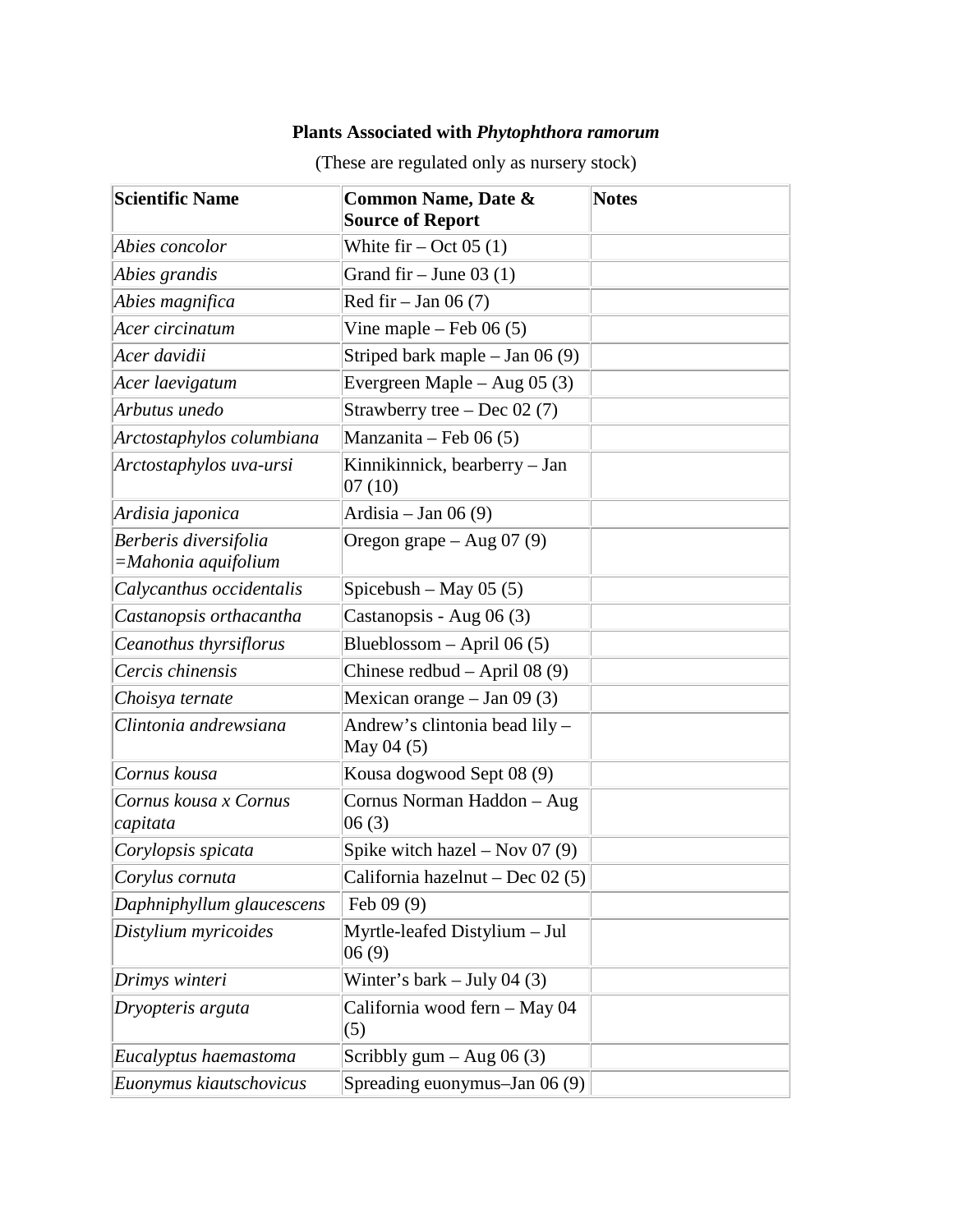| <b>Scientific Name</b>                                                         | <b>Common Name, Date &amp;</b><br><b>Source of Report</b> | <b>Notes</b>                                               |
|--------------------------------------------------------------------------------|-----------------------------------------------------------|------------------------------------------------------------|
| Fraxinus latifolia                                                             | Oregon ash $-$ Aug 05 (5)                                 |                                                            |
| Garrya elliptica                                                               | Silk tassel tree, coast silktassel<br>$-$ Aug 07 (3)      |                                                            |
| Gaultheria shallon                                                             | Salal, Oregon wintergreen - Jan<br>06(9)                  |                                                            |
| Gaultheria procumbens                                                          | wintergreen, Eastern<br>teaberry, boxberry (10)           | <b>Reported from</b><br><b>Washington State in</b><br>2012 |
| Hamamelis x intermedia (H.<br>mollis & H. japonica)                            | Hybrid witchhazel $-$ Jan 06 (9)                          |                                                            |
| Hamamelis mollis                                                               | Chinese witchhazel $-$ Jan 05 (3)                         |                                                            |
| Ilex aquifolium                                                                | European Holly $-$ Apr 09 (3)                             |                                                            |
| Ilex cornuta                                                                   | Buford holly, Chinese holly -<br>April, 09 (11)           |                                                            |
| Ilex purpurea                                                                  | Oriental holly $-$ Jul 06 (9)                             |                                                            |
| Illicium parviflorum                                                           | Yellow anise (13)                                         |                                                            |
| Larix kaempferi                                                                | Japanese larch- Aug 2009 (3)<br>July 2010 (12)            |                                                            |
| Leucothoe axillaris                                                            | Fetterbush, dog hobble – Jan 06<br>(9)                    |                                                            |
| Leucothoe fontanesiana                                                         | Drooping leucothoe - Oct 03 (3)                           |                                                            |
| Lithocarpus glaber                                                             | Japanese oak Apr 09 (3)                                   |                                                            |
| Loropetalum chinense                                                           | Loropetalum $-$ Jul 06 (9)                                |                                                            |
| Magnolia cavalieri                                                             | Michelia – Apr 09 $(9)$                                   |                                                            |
| Magnolia denudata                                                              | Lily tree-Dec $2010(3)$                                   |                                                            |
| Magnolia denudata x<br>salicifolia                                             | Magnolia – Feb 08 $(3)$                                   |                                                            |
| <i>Magnolia ernestii</i> = <i>Michelia</i>   Michelia – Jan 06 (9)<br>wilsonii |                                                           |                                                            |
| Magnolia foveolata                                                             | Michelia – Apr 09 $(9)$                                   |                                                            |
| Magnolia figo                                                                  | Banana shrub – April 08 (1)                               |                                                            |
| Magnolia grandiflora                                                           | Southern magnolia – Jan 06 $(9)$                          |                                                            |
| Magnolia kobus                                                                 | Kobus magnolia - Feb 08 (9)                               |                                                            |
| Magnolia liliiflora<br>$=Magnolia$ quinquepeta                                 | Purple magnolia - Feb 08 (3)                              |                                                            |
| Magnolia x loebneri                                                            | Loebner magnolia – Jan 05 $(3)$                           |                                                            |
| Magnolia maudiae                                                               | Michelia – Jan 06 $(9)$                                   |                                                            |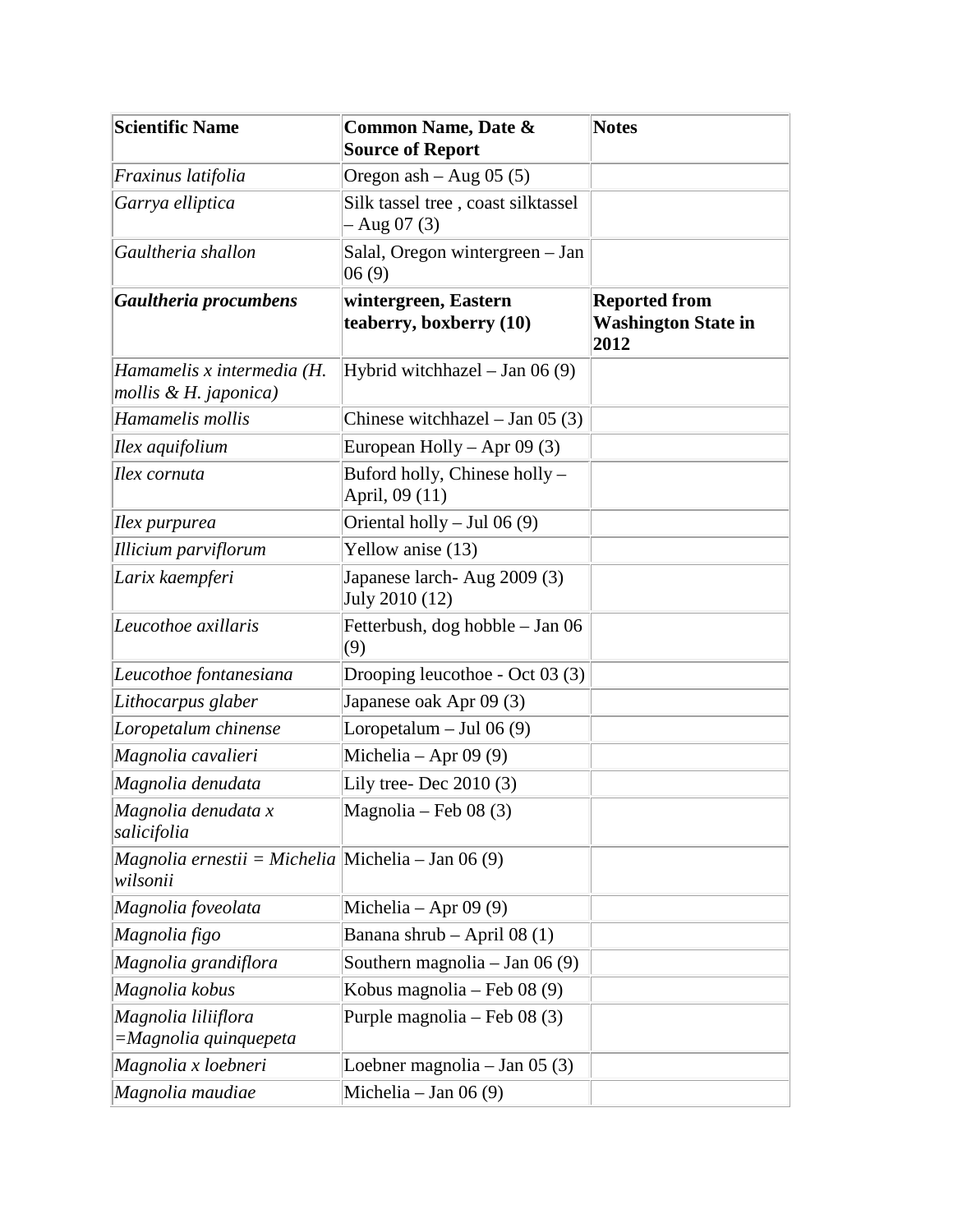| Scientific Name                                                               | <b>Common Name, Date &amp;</b><br><b>Source of Report</b> | <b>Notes</b> |
|-------------------------------------------------------------------------------|-----------------------------------------------------------|--------------|
| =Michelia maudiae                                                             |                                                           |              |
| Magnolia salicifolia<br>$=Magnolia$ proctoriana                               | Anise magnolia – Feb 08 (3)                               |              |
| Magnolia x soulangeana                                                        | Saucer magnolia – Jan 05 $(3)$                            |              |
| Magnolia stellata                                                             | Star magnolia - Jan 05 (3)                                |              |
| Magnolia x thompsoniana<br>(M. tripetala and M.<br>virginiana)                | Magnolia – Feb 08 $(3)$                                   |              |
| Mahonia nervosa                                                               | Creeping Oregon grape - May<br>2010 (10)                  |              |
| Molinadendron sinaloense                                                      | August 2011 (1)                                           |              |
| Manglietia insignis                                                           | Red lotus tree $-$ Aug 06 (9)                             |              |
| Nerium oleander                                                               | Oleander – June 06 $(1)$                                  |              |
| Nothofagus obliqua                                                            | Roble beech – Dec 04 $(3)$                                |              |
| Osmanthus decorus<br>$(\equiv$ Phillyrea decora; $\equiv$ P.<br>vilmoriniana) | Osmanthus $-$ Jan 06 (9)                                  |              |
| Osmanthus delavayi                                                            | Delavay Osmanthus, Delavay<br>tea olive $-$ Jan 07 (10)   |              |
| Osmanthus fragrans                                                            | Sweet olive $-$ June 06 (1)                               |              |
| Osmanthus heterophyllus                                                       | Holly olive $-$ June 06 (1)                               |              |
| Osmorhiza berteroi                                                            | Sweet Cicely – Aug 05 $(5)$                               |              |
| Parakmeria lotungensis                                                        | Eastern joy lotus tree $-$ Jul 06<br>(9)                  |              |
| Physocarpus opulifolius                                                       | Ninebark – Oct 07 $(9)$                                   |              |
| Pittosporum undulatum                                                         | Victorian box $-$ Dec 02 (6)                              |              |
| Prunus lusitanica                                                             | Portuguese laurel cherry - Jan<br>06(9)                   |              |
| Prunus laurocerasus                                                           | English laurel, cherry laurel -<br>Jan 07 (10)            |              |
| Pyracantha koidzumii                                                          | Formosa firethorn $-$ Apr 04 (9)                          |              |
| Quercus acuta                                                                 | Japanese evergreen oak – May<br>06(3)                     |              |
| Quercus petraea                                                               | Sessile oak – Aug 05 $(3)$                                |              |
| Quercus rubra                                                                 | Northern red oak $-$ Nov 03 (8)                           |              |
| Ribes laurifolium                                                             | Bayleaf currant Jan 09 (3)                                |              |
| Rosa (specific cultivars)                                                     | Hybrid roses $-$ Jan 06 (9)                               |              |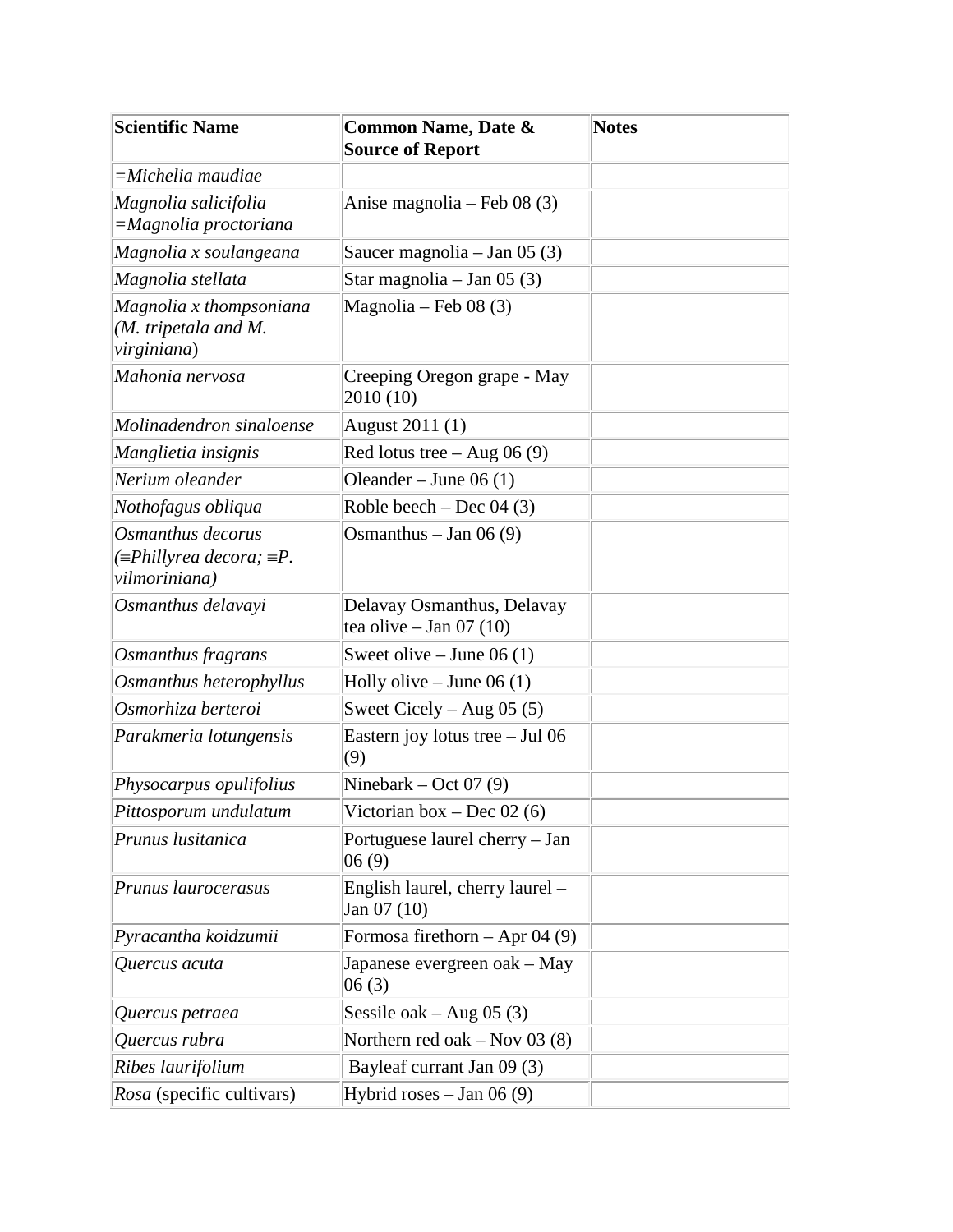| <b>Scientific Name</b>                                                                                                 | <b>Common Name, Date &amp;</b><br><b>Source of Report</b>             | <b>Notes</b> |
|------------------------------------------------------------------------------------------------------------------------|-----------------------------------------------------------------------|--------------|
| Royal Bonica (tagged:<br>"MEImodac") Pink<br>Meidiland (tagged:<br>"MEIpoque") Pink Sevillana<br>(tagged: "MEIgeroka") |                                                                       |              |
| Rosa rugosa                                                                                                            | Rugosa rose – Jan 06 $(9)$                                            |              |
| Rubus spectabilis                                                                                                      | Salmonberry – Dec 02 $(4)$                                            |              |
| Schima wallichii                                                                                                       | Chinese guger tree, needlewood<br>$-$ Nov 06 (3)                      |              |
| Taxus brevifolia                                                                                                       | Pacific yew $-$ May 03 (5)                                            |              |
| Taxus x media                                                                                                          | Yew – June 05 $(8)$                                                   |              |
| Torreya californica                                                                                                    | California nutmeg – Aug 05 $(5)$                                      |              |
| Toxicodendron diversilobum                                                                                             | Poison oak – Dec 02 $(4)$                                             |              |
| Trachelospermum<br>jasminoides                                                                                         | Star jasmine, Confederate<br>jasmine-May $(2)$ ; June $(1)$ ,<br>2010 |              |
| Vancouveria planipetala                                                                                                | Redwood ivy $-$ Aug05 (5)                                             |              |
| Vaccinium myrtilus                                                                                                     | Bilberry - Feb 09 (3)                                                 |              |
| Vaccinium vitis-idaea                                                                                                  | Cowberry, Lingon berry,<br>Mountain cranberry - Apr 09 (3)            |              |
| Veronica spicata Syn.<br>Pseudolysimachion spicatum                                                                    | Spiked speedwell-June 2010 (1)                                        |              |

**(From parentheses numbers above) – Sources of reports of detections and identifications**

- <sup>1</sup> California Department of Food and Agriculture, Sacramento, CA
- <sup>2</sup> Oregon Department of Agriculture. Salem, OR
- <sup>3</sup> Department for Environment, Food and Rural Affairs, UK; (February, 2010)
- Food and Environment Research Agency (FERA)
- <sup>4</sup> Everett Hanson, Oregon State University, Corvallis, OR
- <sup>5</sup> David Rizzo, University of California, Davis, CA
- <sup>6</sup> Matteo Garbelotto, University of California, Berkeley, CA
- <sup>7</sup> Gary Chastagner, Washington State University, Puyallup, WA
- <sup>8</sup> Plant Protection Service, Wageningen, Netherlands
- 9Canadian Food Inspection Agency, Ottawa, Ontario, Canada
- <sup>10</sup> Washington State Department of Agriculture, Olympia, WA
- <sup>11</sup> Molecular Diagnostics Laboratory, Beltsville, MD
- <sup>12</sup> Department of Agriculture, Fisheries and Food, Ireland
- <sup>13</sup> Alabama Department of Agriculture and Plant Industry

**\***Unmanufactured wood and wood products, including firewood, logs, and lumber of species listed above and marked with an asterisk (\*) are regulated. See 7 CFR 301.92